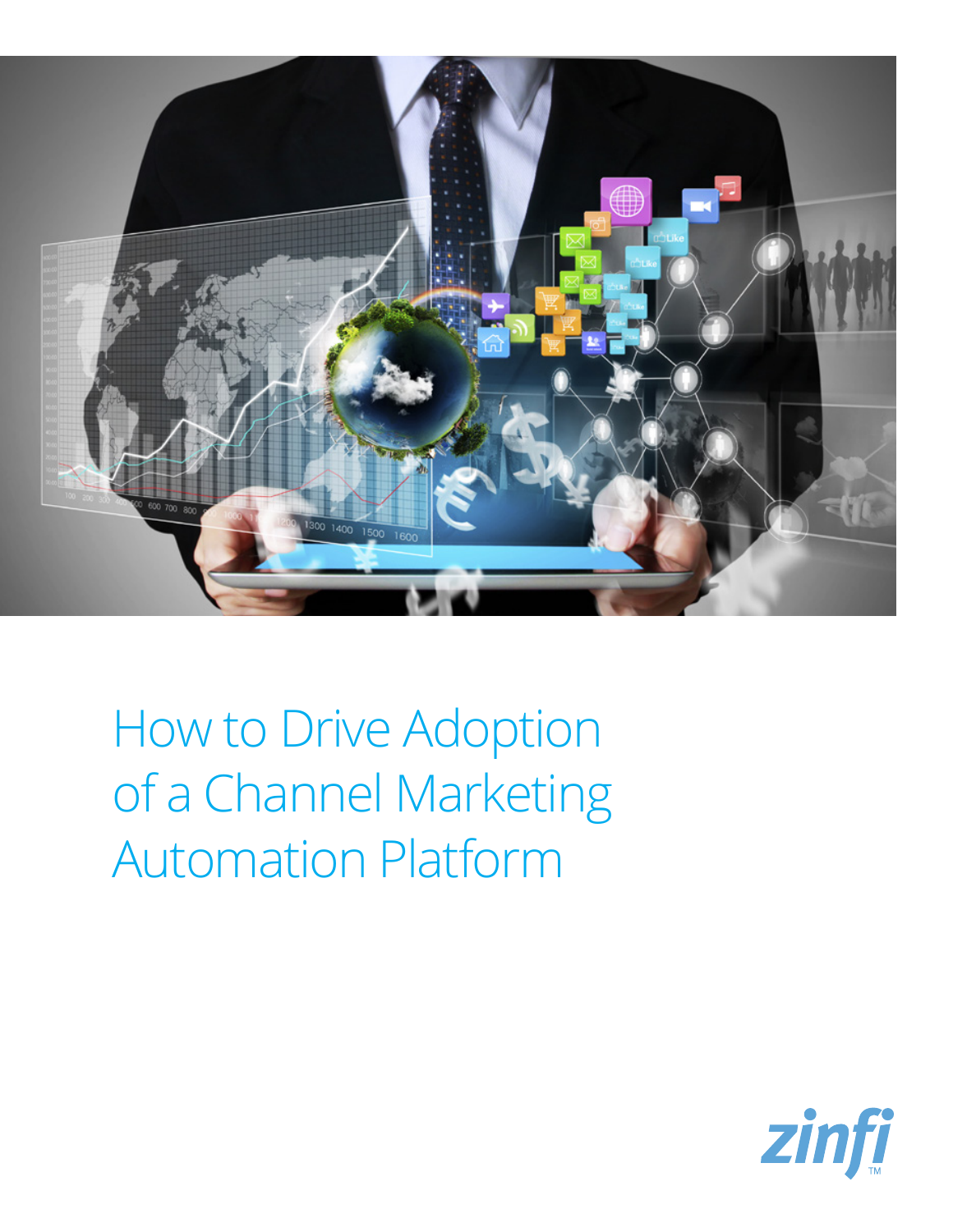

# Challenges of Channel Automation Deployment

Vendors selling to a channel need to enable their channel partners to generate and drive channel partners. This has been a challenge for almost all vendors, whether they are selling to vendors or consumers. While partners are a great fulfillment arm, few of them generate enough leads to drive demand on their own. To address the problem more companies over the past few years have been deploying channel automation platforms. However, the adoption of these platforms in the channel has been quite poor, and this has led to a lot of speculation and frustration. It has also led a number of companies to switch providers of channel marketing automation platforms, thinking that the move from one platform to another might help them attain higher levels of adoption. However, the issues generally lie elsewhere. Yes, the channel marketing automation platform needs to be robust, scalable, easy to use, etc., but only rarely is the failure to achieve widespread adoption of automation in the channel tied directly to the channel automation platform itself. In this article we will explore the core issues that underlie channel marketing automation adoption and outline steps vendors can take to generate ROI from the investment they are making in channel marketing automation platforms.

*It has also led a number*  " *of companies to switch providers of channel marketing automation platforms, thinking that the move from one platform to another might help them attain higher levels of adoption* 55



Automating Profitable Growth™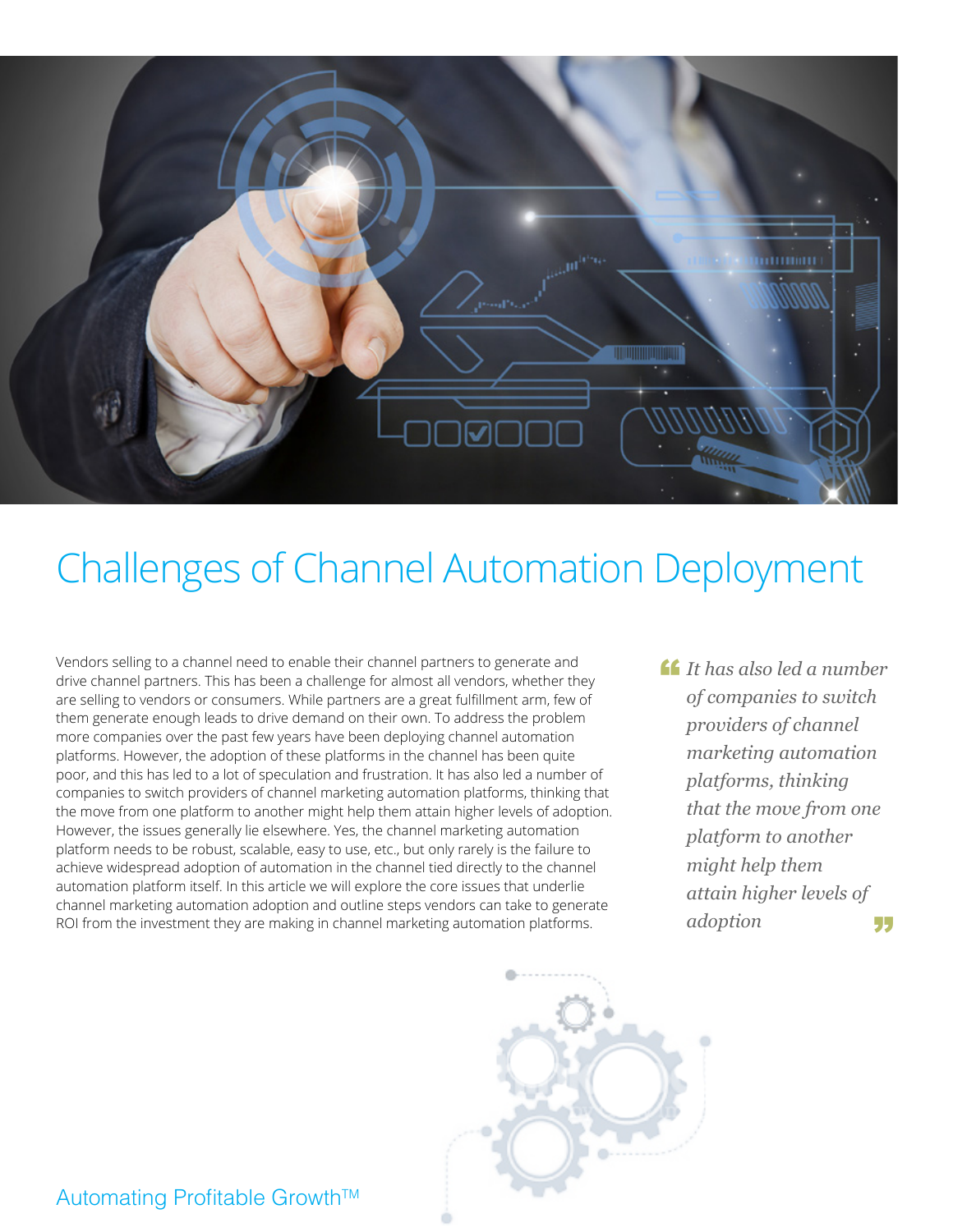# **Challenges**

## **1. Lack of partner resources**

Most channel partners have neither resident marketing experts nor sufficient resources to create and execute campaigns on their own. As a result of that, most marketing channel automation platforms that are introduced into the channel are simply not used. The problem is not that the platforms are difficult to use, but that partners don't have the resources—namely, time—to sit down and learn a tool and then go execute a campaign or a program. Also, in the case of large partners that do have sufficient resources, often those resources go into vendor management and relationship management rather than into the proper use of channel management automation software.

## **2. Lack of horizontal campaigns**

Vendors typically deploy a marketing channel automation platform with new or niche products. Partners, on the other hand, generally do not want to squander whatever limited time and resources they have on programs that are not time-tested. In fact, one of the main challenges in spurring adoption of channel management automation is that deployment is often tested with campaigns that lack excitement on the partner side.

## **3. Lack of partner incentives**

Vendors will often have several campaigns, assets, etc. uploaded on the marketing automation platform, but without aligning any specific incentives with those campaigns. As a result, partners fail to see the benefits of putting in all the hard work of executing a campaign when the easiest thing they can do is just have the vendors hand over qualified leads. From the partner perspective, that's a more efficient way to go.

## **4. Lack of internal organizational alignment**

It's quite common in many organizations for the internal sales team or channel account management team or partner business management team not to be fully aligned with the channel marketing management automation system. In those cases, even when marketers load up a campaign on the platform, without inside sales or channel sales buy-in the campaign doesn't go anywhere and the channel marketing platform is rarely discussed in a faceto-face partner meeting or in a phone conversation. As a result, channel marketing automation remains a "sidebar" conversation rather than a mainstream focus.

# **5. Lack of public celebration**

Most vendors have annual partner conferences where they try to promote the use of the channel marketing automation platform. However, most partners attending such conferences choose to attend such events for other reasons. Very rarely do they attend in order to check out all the cool features and functionality of a channel marketing automation tool, or to investigate the campaigns in such a tool or the services provided around it. Thus, the platform rarely gets promoted properly. Also, organizations do not necessarily celebrate the use of the platform to access such campaigns or assets in a global format—drawing attention to the fact that partners who are using it are actually getting good results.

# **Solutions**

How do we overcome these barriers to the adoption of partner marketing automation?

# **1. Deployment of partner marketing concierge services**

Because partners typically lack extensive marketing resources, one of the most important things for vendors to budget for and invest in is shared marketing resources that partners can use in bite sizes. Many vendors or organizations selling to the channel try to save money in this area, asking the internal sales people or the account management team to become the marketing concierge arm of the organization. This is an absolute failure in the making, because most of the time the sales teams are too busy executing their own goals and objectives, and don't have time to go learn a tool or a set of campaigns and thereby drive automation of the channel marketing automation platform by partners. Thus, a critical success factor in adoption of the channel marketing tools is either outsourcing to a third-party concierge service or providing concierge services internally.

# **2. Quarterly updates of campaigns around products that sell**

It's incredibly important to have fresh campaigns available at least two to three campaigns per \$100 million of business the channel is doing on a quarterly basis. Why that number? For every large organization, a typical product line varies between \$100 million to \$200 million. From a solutions selling perspective, if there is a quarterly refresh going on—perhaps the product is getting upgraded or there's a pricing change or a promotion—there is something that can be loaded onto the platform that a partner can use to drive communication and lead generation from the company's installed base and potential prospect base.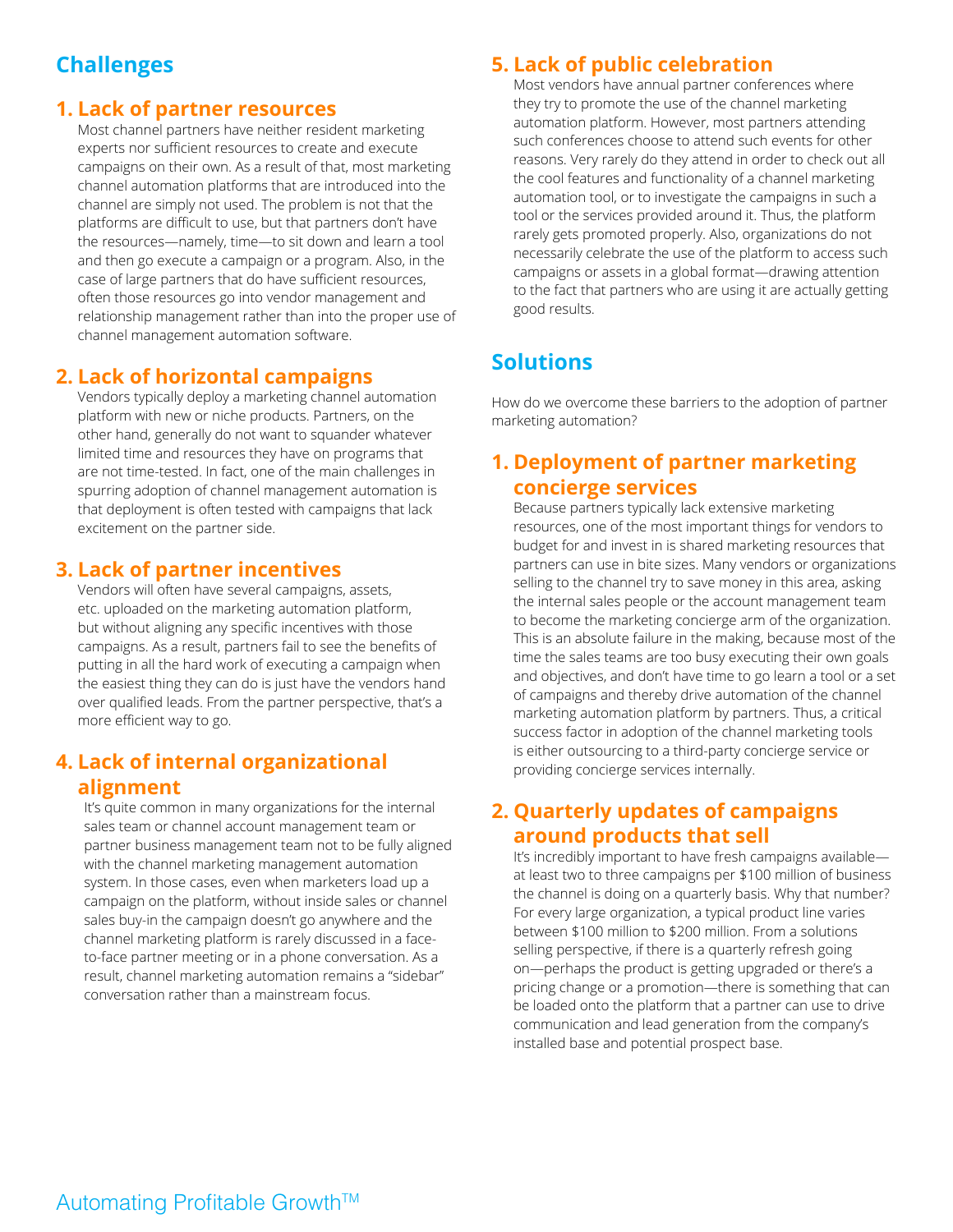## **3. Alignment of partner incentives**

As we touched on before, aligning partner rewards, rebates or market development funds (MDF) behind the adoption strategy of the channel marketing automation platform is absolutely critical. Let's say a vendor has a program focused on driving upgrades of existing software. When the vendor rolls out that program, it is also essential to make sure that the MDF whether for telemarketing or event marketing or online, search and social marketing—are available for partners to use and align with their own interests, so they can tap into the funds to drive execution. In this case, marketing partner concierges from a third-party agency could offer substantial help, taking advantage of the marketing services agency's infrastructure. On top of that, if there are sales rewards whereby partner sales reps get additional incentives to sell and close deals, as well as additional backend rebates for partners, then the entire organization can be fully aligned behind driving a campaign within the marketing automation platform. This is another area where partner marketing concierges can help by coming in and educating partners, letting them know what campaigns they can pick and where their company can get extra rebates or margin, and explaining how their the partner's reps can get reward dollars or loyalty points.

### **4. Celebrating success widely**

We've already talked about this as a major challenge to adoption. But addressing the challenge is not difficult. A quarterly webinar sharing where partners have used certain campaigns, how they have generated hot leads in the pipeline, how they have closed leads, how many leads they have closed and what the largest deals or opportunities are can have a huge impact in promoting the efficacy of the channel marketing automation platform in driving demand. This is not a lot of work, and a partner marketing concierge can easily do it, but it can have a significant impact in building credibility in the channel, as well as aligning the sales team from within to make sure they're actually seeing results from the investment that the channel marketing team is driving. Finally, when considering how to celebrate success, the organization also needs to reward employees internally—whether it's a channel account manager or a channel business manager—for the right behavior in driving demand using the right tools and the right campaigns in the right way.

Yes, it can be hard to drive adoption of the channel marketing automation platform in the channel. However, it can be accomplished with a systematic approach. Certainly the barriers I've mentioned above might give rise to perceptions that the challenges are daunting, but the solutions I've suggested are straightforward and attainable, and any organization can deploy them in 90 to 180 days. One last tip: When deploying a marketing automation platform, the organization must start with a single region only. There is likely to be internal pressure to roll out a platform globally very quickly. However, without the alignment of partner marketing concierges, quarterly refresh of campaigns, partner alignment with incentives, alignment of account management infrastructure, and without figuring out meaningful ways to celebrate success, the results from one region may not be compelling enough to drive adoption in other regions. On the other hand, if the vendor is successful in adopting the platform in that first region, other regions can easily be convinced to follow suit and replicate the execution model by looking at what's working and by localizing campaigns and incentive structures for a specific region or country.

*The channel*<br>marketing *marketing automation platform needs to be robust, scalable and easy to use* "